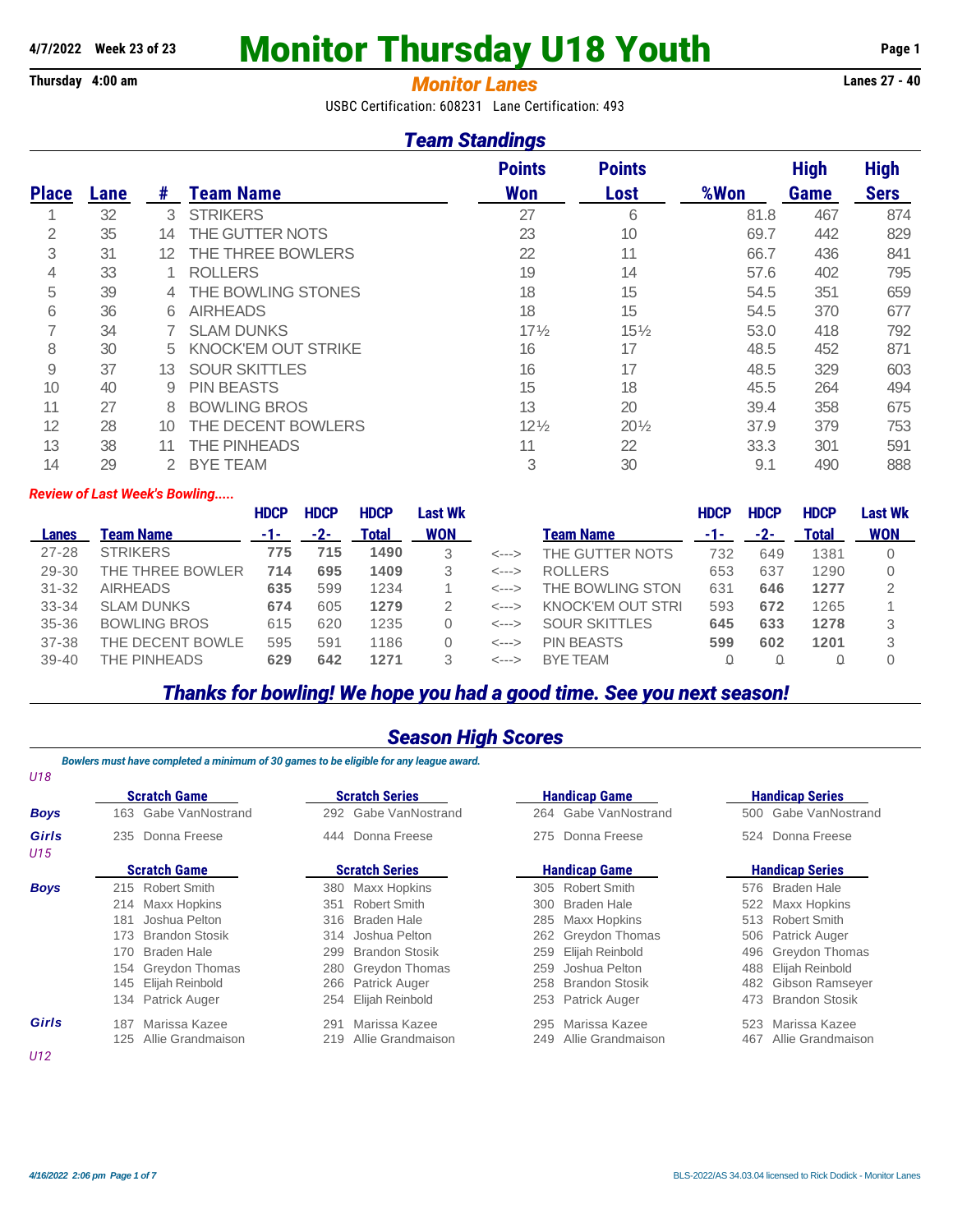### *Season High Scores - Continued*

| <b>Scratch Game</b>             | <b>Scratch Series</b>   | <b>Handicap Game</b>  | <b>Handicap Series</b>        |  |  |
|---------------------------------|-------------------------|-----------------------|-------------------------------|--|--|
| 206 Kellen Keenan               | 386 Caleb Conway        | 294 Kellen Keenan     | 548 Charlie Fournier          |  |  |
| Caleb Conway<br>199             | 345 Kellen Keenan       | 284 Charlie Fournier  | 524 Caleb Conway              |  |  |
| 182 Tyson Cwiklinski            | 330 Charlie Fournier    | 282 Shane Synder      | Kellen Keenan<br>521          |  |  |
| 175 Charlie Fournier            | 327 Tyson Cwiklinski    | 270 Jacob Rosenbrock  | 508 Jacob Rosenbrock          |  |  |
| 162 Shane Synder                | Ben Mueller<br>271      | 268 Caleb Conway      | 504 Grayson Kazee             |  |  |
| Jacob Rosenbrock<br>150         | Jacob Rosenbrock<br>268 | 267 Tyson Cwiklinski  | 502 Everett Cwiklinski        |  |  |
| <b>Ben Mueller</b><br>149       | 254 Grayson Kazee       | Grayson Kazee<br>267  | 491 Tyson Cwiklinski          |  |  |
| 145 Eliiah Denomme              | Shane Synder<br>251     | 263 Shael Smith       | <b>Shane Synder</b><br>491    |  |  |
| Zoey Conrady<br>118             | Zoey Conrady<br>213     | 244 Zoey Conrady      | 465 Zoey Conrady              |  |  |
|                                 |                         |                       |                               |  |  |
|                                 |                         |                       | <b>Handicap Series</b>        |  |  |
| Ezekiel Denomme<br>92           | Ezekiel Denomme<br>152  | 246 Ezekiel Denomme   | <b>Ezekiel Denomme</b><br>460 |  |  |
| Jaxon Sheehan<br>$\prime\prime$ | Jaxon Sheehan<br>124    | Jaxon Sheehan<br>231  | Jaxon Sheehan<br>433          |  |  |
|                                 | <b>Scratch Game</b>     | <b>Scratch Series</b> | <b>Handicap Game</b>          |  |  |

### *Last Week's Top Scores*

| U18          |                                 |                           |                                |                              |
|--------------|---------------------------------|---------------------------|--------------------------------|------------------------------|
|              | <b>Scratch Game</b>             | <b>Scratch Series</b>     | <b>Handicap Game</b>           | <b>Handicap Series</b>       |
| <b>Boys</b>  | Gabe VanNostrand<br>163         | 273 Gabe VanNostrand      | Gabe VanNostrand<br>264        | 475 Gabe VanNost             |
| Girls<br>U15 | 223 Donna Freese                | Donna Freese<br>430       | 262 Donna Freese               | Donna Freese<br>508          |
|              | <b>Scratch Game</b>             | <b>Scratch Series</b>     | <b>Handicap Game</b>           | <b>Handicap Series</b>       |
| <b>Boys</b>  | 169 Robert Smith                | 308 Robert Smith          | 248 Patrick Auger              | 458 Patrick Auger            |
|              | <b>Brandon Stosik</b>           | <b>Brandon Stosik</b>     | <b>Brandon Stosik</b>          | Robert Smith                 |
|              | 158                             | 279                       | 246                            | 458                          |
|              | 146                             | Joshua Pelton             | <b>Robert Smith</b>            | <b>Brandon Stosik</b>        |
|              | <b>Maxx Hopkins</b>             | 251                       | 244                            | 455                          |
|              | 134                             | 239                       | Sam Letts                      | Owen Ritter                  |
|              | Patrick Auger                   | Maxx Hopkins              | 220                            | 430                          |
|              | Joshua Domerese                 | Patrick Auger             | Owen Ritter                    | 417                          |
|              | 130                             | 230                       | 216                            | Sam Letts                    |
|              | Joshua Pelton                   | Joshua Domerese           | Maxx Hopkins                   | Evan Morris                  |
|              | 130                             | 225                       | 215                            | 403                          |
|              | Owen Ritter<br>97               | 192 Owen Ritter           | Evan Morris<br>211             | Joshua Pelton<br>403         |
|              | <b>Greydon Thomas</b>           | 179                       | Joshua Domerese                | Gibson Ramse                 |
|              | 93                              | Greydon Thomas            | 208                            | 402                          |
| Girls        | Marissa Kazee                   | Marissa Kazee             | Marissa Kazee                  | Marissa Kazee                |
|              | 187                             | 275                       | 295                            | 491                          |
|              | Allie Grandmaison               | Allie Grandmaison         | 212                            | Allie Grandmais              |
|              | 89                              | 156                       | Allie Grandmaison              | 402                          |
| U12          |                                 |                           |                                |                              |
|              | <b>Scratch Game</b>             | <b>Scratch Series</b>     | <b>Handicap Game</b>           | <b>Handicap Series</b>       |
| <b>Boys</b>  | Kellen Keenan<br>206            | 386 Caleb Conway          | Kellen Keenan<br>294           | Caleb Conway<br>524          |
|              | Caleb Conway                    | Kellen Keenan             | Caleb Conway                   | Kellen Keenan                |
|              | 199                             | 345                       | 268                            | 521                          |
|              | Tyson Cwiklinski                | Tyson Cwiklinski          | Shael Smith                    | <b>Charlie Fournie</b>       |
|              | 151                             | 298                       | 263                            | 490                          |
|              | <b>Charlie Fournier</b><br>139  | 276 Charlie Fournier      | <b>Charlie Fournier</b><br>246 | <b>Bradley McFarl</b><br>481 |
|              | <b>Shael Smith</b>              | 247                       | <b>Bradley McFarland</b>       | <b>Shael Smith</b>           |
|              | 131                             | <b>Ben Mueller</b>        | 246                            | 476                          |
|              | 128                             | <b>Bradley McFarland</b>  | Everett Cwiklinski             | <b>Tyson Cwiklins</b>        |
|              | <b>Ben Mueller</b>              | 245                       | 239                            | 454                          |
|              | 128<br><b>Bradley McFarland</b> | <b>Shael Smith</b><br>212 | <b>Cole Ritter</b><br>229      | 434 Everett Cwiklin          |
|              | Everett Cwiklinski              | Elijah Denomme            | <b>Tyson Cwiklinski</b>        | Jacob Rosenbi                |
|              | 121                             | 207                       | 229                            | 433                          |

#### *U8*

|             | <b>Scratch Game</b> | <b>Scratch Series</b> | <b>Handicap Game</b> | <b>Handicap Series</b> |
|-------------|---------------------|-----------------------|----------------------|------------------------|
| <b>Boys</b> | 73 Ezekiel Denomme  | 121 Ezekiel Denomme   | 228 Ezekiel Denomme  | 431 Ezekiel Denomme    |
|             | 59 Jaxon Sheehan    | 109 Jaxon Sheehan     | 212 Jaxon Sheehan    | 415 Jaxon Sheehan      |

|     | <b>100 GADE VAIIINUSUAIIU</b> |     | 210 Odve Vallivusudiju |     | 204 Gabe Vallivusudilu  |     | 470 GADE VAIINUSTAII     |
|-----|-------------------------------|-----|------------------------|-----|-------------------------|-----|--------------------------|
|     | 223 Donna Freese              |     | 430 Donna Freese       |     | 262 Donna Freese        |     | 508 Donna Freese         |
|     | <b>Scratch Game</b>           |     | <b>Scratch Series</b>  |     | <b>Handicap Game</b>    |     | <b>Handicap Series</b>   |
|     | 169 Robert Smith              |     | 308 Robert Smith       |     | 248 Patrick Auger       |     | 458 Patrick Auger        |
| 158 | <b>Brandon Stosik</b>         | 279 | <b>Brandon Stosik</b>  |     | 246 Brandon Stosik      | 458 | <b>Robert Smith</b>      |
| 146 | <b>Maxx Hopkins</b>           | 251 | Joshua Pelton          |     | 244 Robert Smith        | 455 | <b>Brandon Stosik</b>    |
|     | 134 Patrick Auger             | 239 | Maxx Hopkins           | 220 | Sam Letts               | 430 | Owen Ritter              |
|     | 130 Joshua Domerese           | 230 | Patrick Auger          | 216 | Owen Ritter             | 417 | Sam Letts                |
| 130 | Joshua Pelton                 | 225 | Joshua Domerese        | 215 | Maxx Hopkins            | 403 | Evan Morris              |
|     | 97 Owen Ritter                |     | 192 Owen Ritter        | 211 | Evan Morris             | 403 | Joshua Pelton            |
|     | 93 Greydon Thomas             |     | 179 Greydon Thomas     | 208 | Joshua Domerese         | 402 | <b>Gibson Ramseyer</b>   |
| 187 | Marissa Kazee                 |     | 275 Marissa Kazee      | 295 | Marissa Kazee           | 491 | Marissa Kazee            |
| 89  | Allie Grandmaison             |     | 156 Allie Grandmaison  |     | 212 Allie Grandmaison   | 402 | Allie Grandmaison        |
|     | <b>Scratch Game</b>           |     | <b>Scratch Series</b>  |     | <b>Handicap Game</b>    |     | <b>Handicap Series</b>   |
|     | 206 Kellen Keenan             |     | 386 Caleb Conway       |     | 294 Kellen Keenan       |     | 524 Caleb Conway         |
|     | 199 Caleb Conway              |     | 345 Kellen Keenan      | 268 | Caleb Conway            | 521 | Kellen Keenan            |
|     | 151 Tyson Cwiklinski          |     | 298 Tyson Cwiklinski   | 263 | <b>Shael Smith</b>      | 490 | <b>Charlie Fournier</b>  |
|     | 139 Charlie Fournier          |     | 276 Charlie Fournier   | 246 | <b>Charlie Fournier</b> | 481 | <b>Bradley McFarlano</b> |
|     | 131 Shael Smith               | 247 | <b>Ben Mueller</b>     |     | 246 Bradley McFarland   | 476 | <b>Shael Smith</b>       |
|     | 128 Ben Mueller               |     | 245 Bradley McFarland  |     | 239 Fyerett Cwiklinski  |     | 454 Tyson Cwiklinski     |

| <b>Scratch Series</b> |                     | <b>Handicap Game</b> | <b>Handicap Series</b> |                 |  |
|-----------------------|---------------------|----------------------|------------------------|-----------------|--|
|                       | 73 Gabe VanNostrand | 264 Gabe VanNostrand |                        | 475 Gabe VanNos |  |
|                       | 30 Donna Freese     | 262 Donna Freese     |                        | 508 Donna Frees |  |

| 248 | Patrick Auger                          |
|-----|----------------------------------------|
| 246 | <b>Brandon Stosik</b>                  |
| 244 | Robert Smith                           |
| 220 | Sam Letts                              |
| 216 | Owen Ritter                            |
| 215 | Maxx Hopkins                           |
| 211 | <b>Fvan Morris</b>                     |
| 208 | Joshua Domerese                        |
| 295 | Marissa Kazee<br>212 Allie Grandmaison |

| 386 Caleb Conway      | 294 Kellen Keenan      | 524 Caleb Conway       |
|-----------------------|------------------------|------------------------|
| 345 Kellen Keenan     | 268 Caleb Conway       | 521 Kellen Keenan      |
| 298 Tyson Cwiklinski  | 263 Shael Smith        | 490 Charlie Fournier   |
| 276 Charlie Fournier  | 246 Charlie Fournier   | 481 Bradley McFarland  |
| 247 Ben Mueller       | 246 Bradley McFarland  | 476 Shael Smith        |
| 245 Bradley McFarland | 239 Everett Cwiklinski | 454 Tyson Cwiklinski   |
| 212 Shael Smith       | 229 Cole Ritter        | 434 Everett Cwiklinski |
| 207 Elijah Denomme    | 229 Tyson Cwiklinski   | 433 Jacob Rosenbrock   |

59 Jaxon Sheehan 109 Jaxon Sheehan 212 Jaxon Sheehan 415 Jaxon Sheehan

- 475 Gabe VanNostrand
- 508 Donna Freese

#### **Scratch Game Scratch Series Handicap Game Handicap Series**

| 458 Patrick Auger                         |
|-------------------------------------------|
| 458 Robert Smith                          |
| 455 Brandon Stosik                        |
| 430 Owen Ritter                           |
| 417 Sam Letts                             |
| 403 Evan Morris                           |
| 403 Joshua Pelton                         |
| 402 Gibson Ramseye                        |
| 491 Marissa Kazee<br>402 Allie Grandmaisc |

#### **Scratch Game Scratch Series Handicap Game Handicap Series**

- 524 Caleb Conway 521 Kellen Keenan 490 Charlie Fournier 481 Bradley McFarland d 476 Shael Smith 454 Tyson Cwiklinski
	-
	- 433 Ben Mueller
	-

#### **Scratch Game Scratch Series Handicap Game Handicap Series**

- 
-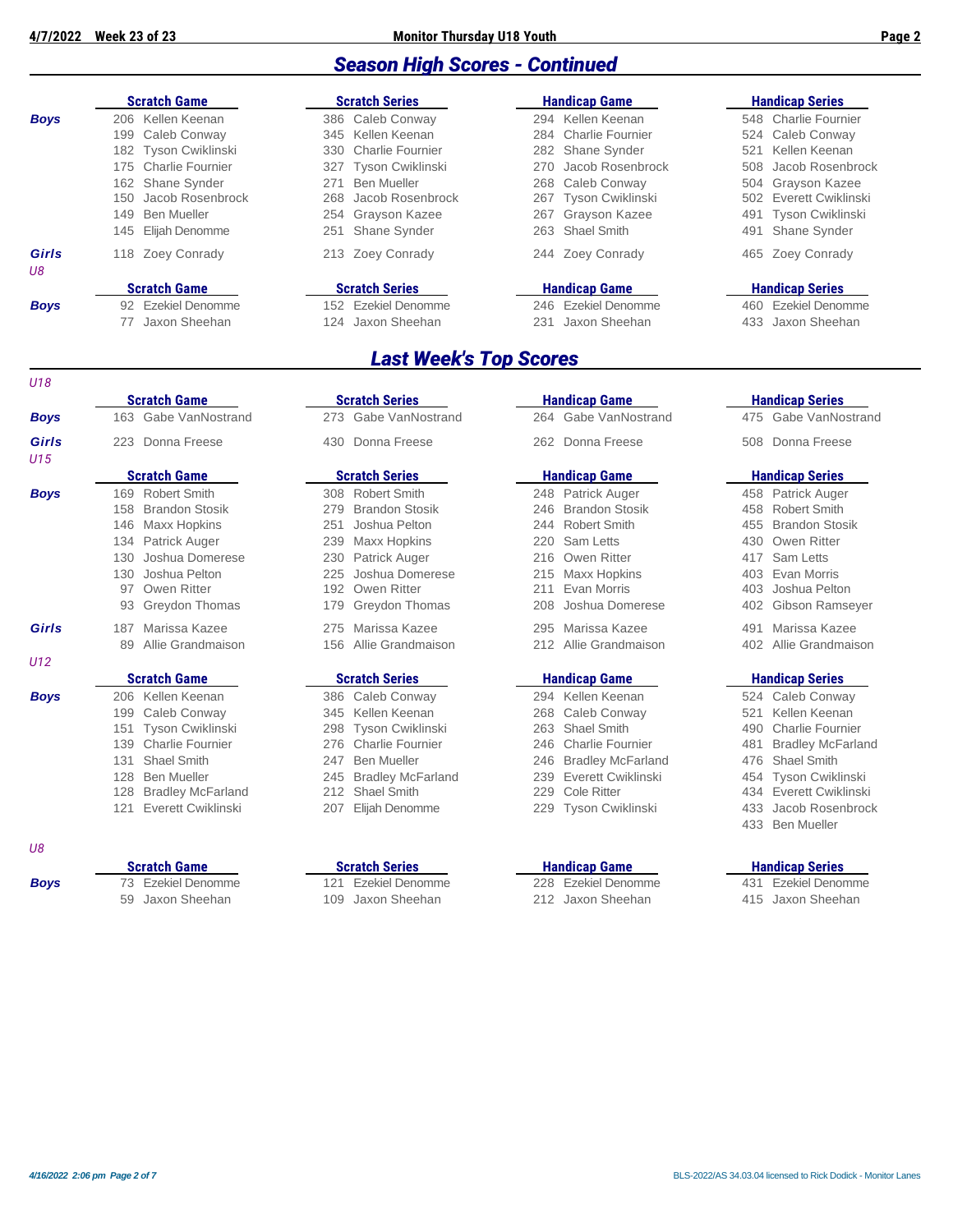## *Individual High Averages*

| U18<br><b>Boys</b> | 108.65 | Gabe VanNostrand        | <b>Girls</b> | 178.48 | Donna Freese      |
|--------------------|--------|-------------------------|--------------|--------|-------------------|
| U15                |        |                         |              |        |                   |
| <b>Boys</b>        | 141.76 | <b>Maxx Hopkins</b>     | <b>Girls</b> | 102.56 | Marissa Kazee     |
|                    | 137.33 | <b>Robert Smith</b>     |              | 83.47  | Allie Grandmaison |
|                    | 134.50 | Joshua Pelton           |              |        |                   |
|                    | 123.30 | <b>Brandon Stosik</b>   |              |        |                   |
|                    | 99.82  | Greydon Thomas          |              |        |                   |
|                    | 94.78  | Patrick Auger           |              |        |                   |
| U12                |        |                         |              |        |                   |
| <b>Boys</b>        | 146.29 | Caleb Conway            | <b>Girls</b> | 82.19  | Zoey Conrady      |
|                    | 134.00 | Tyson Cwiklinski        |              |        |                   |
|                    | 124.88 | Kellen Keenan           |              |        |                   |
|                    | 117.03 | <b>Ben Mueller</b>      |              |        |                   |
|                    | 103.15 | <b>Charlie Fournier</b> |              |        |                   |
|                    | 101.03 | Josh Jacobs             |              |        |                   |
| U8                 |        |                         |              |        |                   |
| <b>Boys</b>        | 50.36  | Jaxon Sheehan           | <b>Girls</b> |        |                   |
|                    | 48.55  | <b>Ezekiel Denomme</b>  |              |        |                   |
|                    |        |                         |              |        |                   |

## *Team Rosters*

## **1 - ROLLERS** Lane 33

|                      |                 |     |                 |    |     |       |       | <b>High</b> | <b>High</b> |
|----------------------|-----------------|-----|-----------------|----|-----|-------|-------|-------------|-------------|
| <b>Name</b>          | <b>Avg HDCP</b> |     | <b>Pins Gms</b> |    | -1- | $-2-$ | Total | Game        | <b>Sers</b> |
| <b>Zoey Conrady</b>  | 82              | 124 | 2630            | 32 | a72 | a72   | 144   | 118         | 213         |
| <b>Tucker Snyder</b> | 76              | 129 | 2280            | 30 | a66 | a66   | 132   | 122         | 209         |
| Donna Freese         | 178             | 37  | 7853            | 44 | 223 | 207   | 430   | 235         | 444         |

## **2 - BYE TEAM** Lane 29

## **3 - STRIKERS** Lane 32

|                         |                 |     |                 |    |     |     |              | <b>High</b> | <b>High</b> |
|-------------------------|-----------------|-----|-----------------|----|-----|-----|--------------|-------------|-------------|
| <b>Name</b>             | <b>Avg HDCP</b> |     | <b>Pins Gms</b> |    | -1- | -2- | <b>Total</b> | Game        | <b>Sers</b> |
| <b>Shael Smith</b>      | 75              | 130 | 3310            | 44 | 131 | 81  | 212          | 131         | 212         |
| <b>Charlie Fournier</b> | 103             | 105 | 4745            | 46 | 137 | 139 | 276          | 175         | 330         |
| <b>Caleb Conway</b>     | 146             | 66  | 5559            | 38 | 199 | 187 | 386          | 199         | 386         |
| <b>Clayton Conway</b>   | 88              | 118 | 177             |    |     |     |              | 94          |             |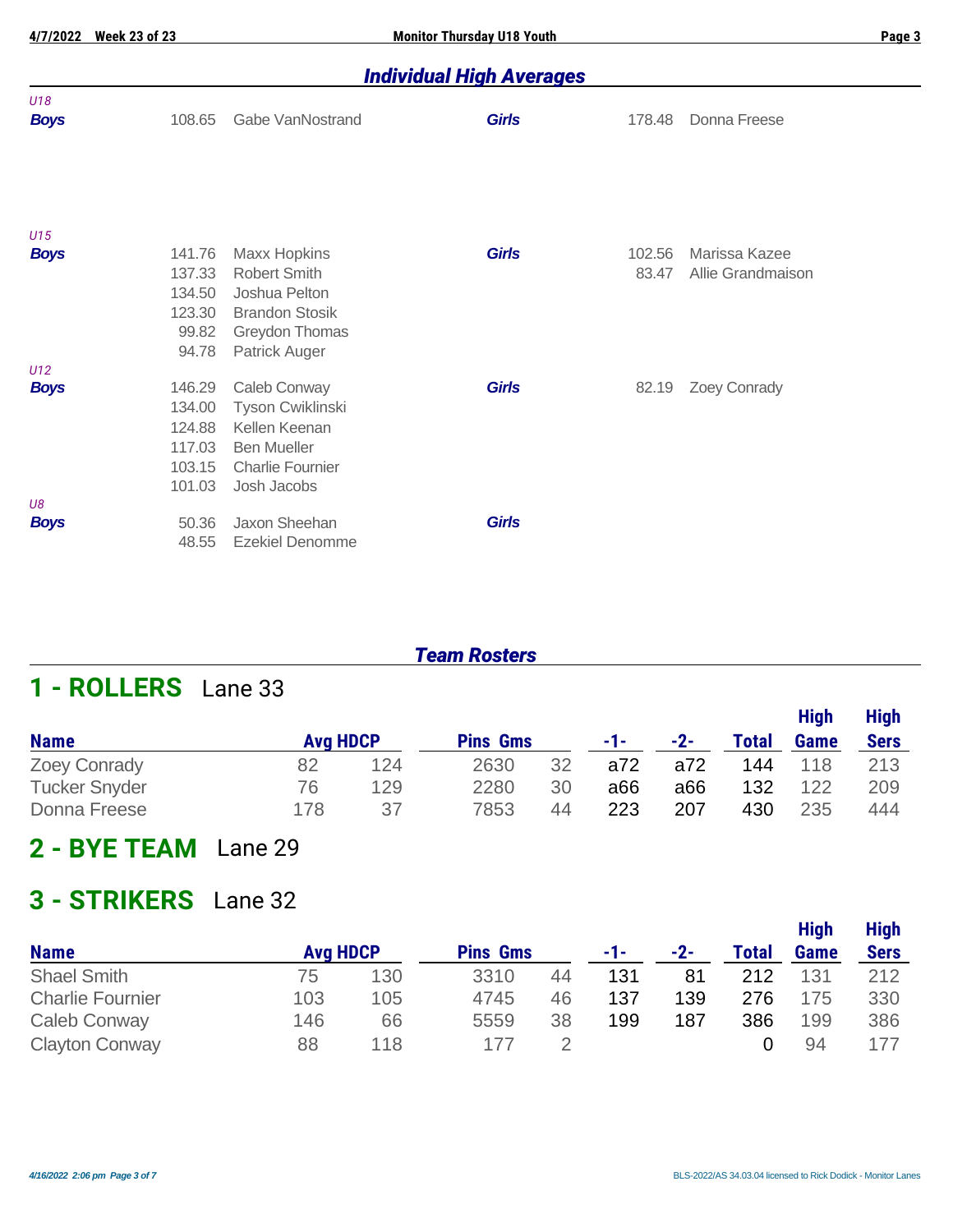# **4 - THE BOWLING STONES** Lane 39

|                          |                 |     |                 |    |     |       |              | <b>High</b> | <b>High</b> |
|--------------------------|-----------------|-----|-----------------|----|-----|-------|--------------|-------------|-------------|
| <b>Name</b>              | <b>Avg HDCP</b> |     | <b>Pins Gms</b> |    | -1- | $-2-$ | <b>Total</b> | <b>Game</b> | <b>Sers</b> |
| <b>Mason Larive</b>      | 87              | 119 | 2809            | 32 | 85  | 78    | 163          | 128         | 227         |
| <b>Bradley McFarland</b> | 92              | 115 | 1662            | 18 | 117 | 128   | 245          | 137         | 245         |
| Elijah Reinbold          | 94              | 113 | 4336            | 46 | 80  | 91    | 171          | 145         | 254         |

# **5 - KNOCK'EM OUT STRIKE** Lane 30

| <b>Name</b>           | <b>Avg HDCP</b> |     | <b>Pins Gms</b> |    | -1- | $-2-$ | <b>Total</b> | <b>High</b><br><b>Game</b> | <b>High</b><br><b>Sers</b> |
|-----------------------|-----------------|-----|-----------------|----|-----|-------|--------------|----------------------------|----------------------------|
| Jacob Rosenbrock      | 92              | 115 | 3867            | 42 | 106 | 95    | 201          | 150                        | 268                        |
| <b>Maxx Hopkins</b>   | 141             |     | 4678            | 33 | 93  | 146   | 239          | 214                        | 380                        |
| <b>Brandon Stosik</b> | 123             | 87  | 5672            | 46 | 121 | 158   | 279          | 173                        | 299                        |

# **6 - AIRHEADS** Lane 36

|                       |                 |     |                 |    |     |     |              | <b>High</b> | <b>High</b> |
|-----------------------|-----------------|-----|-----------------|----|-----|-----|--------------|-------------|-------------|
| <b>Name</b>           | <b>Avg HDCP</b> |     | <b>Pins Gms</b> |    | -1- | -2- | <b>Total</b> | <b>Game</b> | <b>Sers</b> |
| <b>Braden Hale</b>    | 88              | 118 | 3707            | 42 | 69  | 78  | 147          | 170         | 316         |
| <b>Patrick Auger</b>  | 94              | 113 | 3412            | 36 | 134 | 96  | 230          | 134         | 266         |
| <b>Greydon Thomas</b> | 99              | 108 | 3993            | 40 | 93  | 86  | 179          | 154         | 280         |

## **7 - SLAM DUNKS** Lane 34

|                         |                 |     |                 |    |     |       |              | <b>High</b> | <b>High</b> |
|-------------------------|-----------------|-----|-----------------|----|-----|-------|--------------|-------------|-------------|
| <b>Name</b>             | <b>Avg HDCP</b> |     | <b>Pins Gms</b> |    | -1- | $-2-$ | <b>Total</b> | <b>Game</b> | <b>Sers</b> |
| <b>Gabe VanNostrand</b> | 108             | 100 | 4998            | 46 | 163 | 110   | 273          | 163         | 292         |
| <b>Shane Synder</b>     | 89              | 117 | 3211            | 36 | 87  | 80    | 167          | 162         | 251         |
| Joshua Pelton           | 134             |     | 4035            | 30 | 130 | 121   | 251          | 181         | 314         |

# **8 - BOWLING BROS** Lane 27

| <b>Name</b>        |                 |     |                 |    |     |     |              | <b>High</b> | <b>High</b> |
|--------------------|-----------------|-----|-----------------|----|-----|-----|--------------|-------------|-------------|
|                    | <b>Avg HDCP</b> |     | <b>Pins Gms</b> |    | -1- | -2- | <b>Total</b> | <b>Game</b> | <b>Sers</b> |
| <b>Ben Mueller</b> | 117             | 92  | 4447            | 38 | 119 | 128 | 247          | 149         | 271         |
| Josh Jacobs        | 101             | 107 | 3233            | 32 | a91 | a91 | 182          | 129         | 225         |
| Jayden Lauria      | 93              | 114 | 3005            | 32 | 92  | 88  | 180          | 137         | 235         |

# **9 - PIN BEASTS** Lane 40

|                   |                 |     |                 |    |     |                | <b>High</b> |             |             |  |
|-------------------|-----------------|-----|-----------------|----|-----|----------------|-------------|-------------|-------------|--|
| <b>Name</b>       | <b>Avg HDCP</b> |     | <b>Pins Gms</b> |    | -1- | $-2-$          | Total       | <b>Game</b> | <b>Sers</b> |  |
| Allie Grandmaison | 83              | 123 | 3339            | 40 | 67  | 89             | 156         | 125         | 219         |  |
| Jaxon Sheehan     | 50              | 153 | 2216            | 44 | 59  | 50             | 109         |             | 124         |  |
| Andrew Sheehan    | 79              | 126 | 3515            | 44 |     | 6 <sup>1</sup> | 132         | 109         | 204         |  |

# **10 - THE DECENT BOWLERS** Lane 28

|                               |                 |     |                 |    |     |     |       | <b>High</b> | <b>High</b>                                                  |
|-------------------------------|-----------------|-----|-----------------|----|-----|-----|-------|-------------|--------------------------------------------------------------|
| <b>Name</b>                   | <b>Avg HDCP</b> |     | <b>Pins Gms</b> |    | -1- | -2- | Total | <b>Game</b> | <b>Sers</b>                                                  |
| <b>Gibson Ramseyer</b>        | 74              | 131 | 2960            | 40 | 64  | 76  | 140   | 111         | 214                                                          |
| Evan Morris                   | 74              | 131 | 2964            | 40 | 61  | 80  | 141   | 115         | 193                                                          |
| Joshua Domerese               | 131             | 80  | 3689            | 28 | 130 | 95  | 225   | 200         | 375                                                          |
| 4/16/2022 2:06 pm Page 4 of 7 |                 |     |                 |    |     |     |       |             | BLS-2022/AS 34.03.04 licensed to Rick Dodick - Monitor Lanes |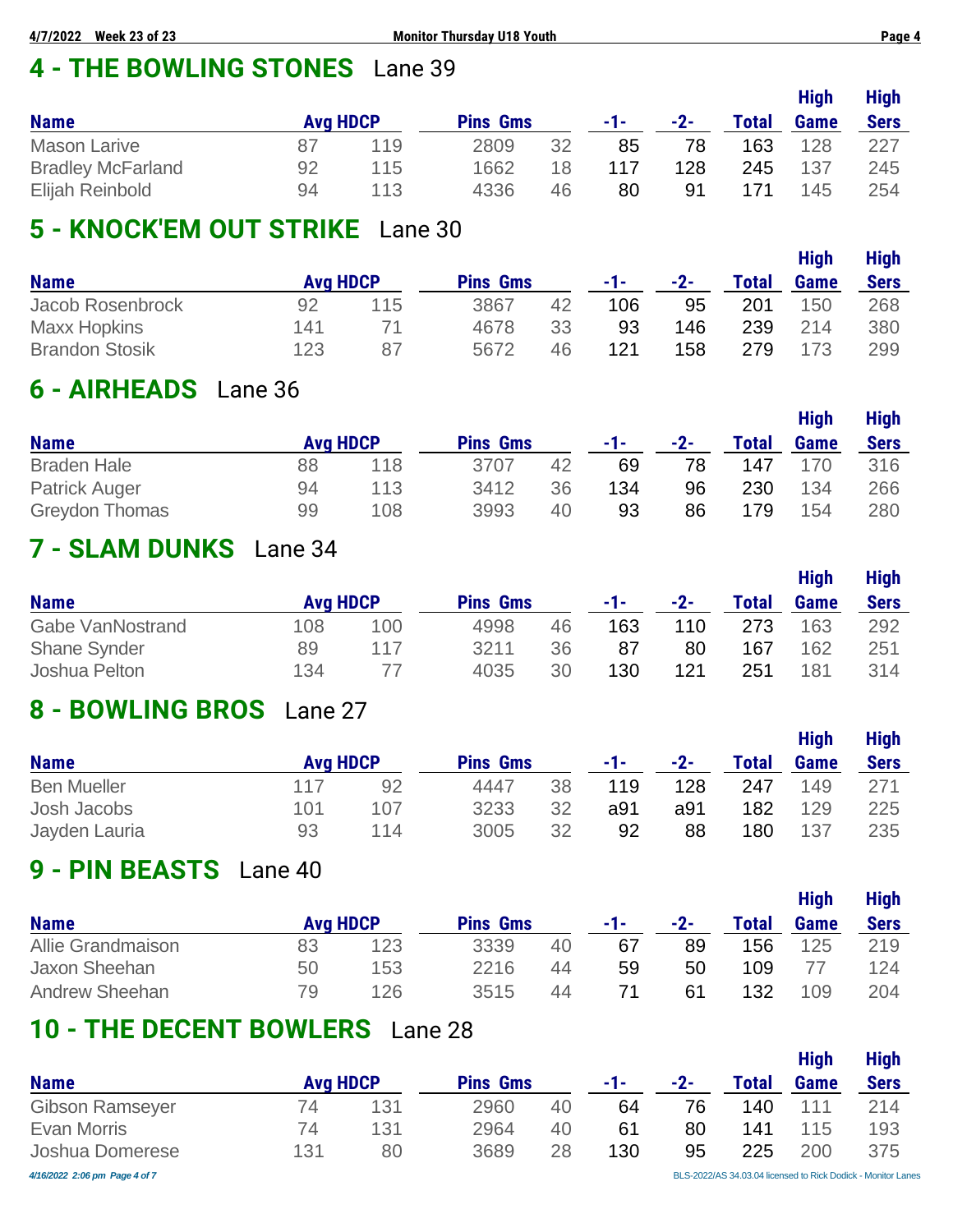# **11 - THE PINHEADS** Lane 38

|                    |                 |     |                 |    |     |       |              | <b>High</b> | <b>High</b> |
|--------------------|-----------------|-----|-----------------|----|-----|-------|--------------|-------------|-------------|
| <b>Name</b>        | <b>Avg HDCP</b> |     | <b>Pins Gms</b> |    | -1- | $-2-$ | <b>Total</b> | <b>Game</b> | <b>Sers</b> |
| <b>Sam Letts</b>   | 69              | 135 | 2649            | 38 | 85  | 62    | 147          | 104         | 188         |
| <b>Owen Ritter</b> | 88              | 118 | 3003            | 34 | 95  | 97    | 192          | 121         | 209         |
| <b>Cole Ritter</b> | 86              | 120 | 2783            | 32 | 75  | 109   | 184          | 121         | 216         |

## **12 - THE THREE BOWLERS** Lane 31

|                         |                 |     |                 |    |     |       |              | <b>High</b> | <b>High</b> |
|-------------------------|-----------------|-----|-----------------|----|-----|-------|--------------|-------------|-------------|
| <b>Name</b>             | <b>Avg HDCP</b> |     | <b>Pins Gms</b> |    | -1- | $-2-$ | <b>Total</b> | <b>Game</b> | <b>Sers</b> |
| Kellen Keenan           | 124             | 86  | 4995            | 40 | 206 | 139   | 345          | 206         | 345         |
| Everett Cwiklinski      | 88              | 118 | 3732            | 42 |     | 121   | 198          | 131         | 244         |
| <b>Tyson Cwiklinski</b> | 134             |     | 4824            | 36 | 147 | 151   | 298          | 182         | 327         |

# **13 - SOUR SKITTLES** Lane 37

|                        |                 |     |                 |    |      |      |              | <b>High</b> | <b>High</b> |
|------------------------|-----------------|-----|-----------------|----|------|------|--------------|-------------|-------------|
| <b>Name</b>            | <b>Avg HDCP</b> |     | <b>Pins Gms</b> |    | -1-  | -2-  | <b>Total</b> | <b>Game</b> | <b>Sers</b> |
| <b>Ezekiel Denomme</b> | 48              | 154 | 2136            | 44 |      | 48   | 121          | 92          | 152         |
| <b>Absent Bowler</b>   | 130             | 81  |                 |    | v130 | v130 | 260          |             |             |
| Elijah Denomme         | 98              | 109 | 4329            | 44 | 97   | 110  | 207          | 145         | 239         |

## **14 - THE GUTTER NOTS** Lane 35

|                      |                 |     |                 |    |     |       |              | <b>High</b> | <b>High</b> |
|----------------------|-----------------|-----|-----------------|----|-----|-------|--------------|-------------|-------------|
| <b>Name</b>          | <b>Avg HDCP</b> |     | <b>Pins Gms</b> |    | -1- | $-2-$ | <b>Total</b> | <b>Game</b> | <b>Sers</b> |
| Marissa Kazee        | 102             | 106 | 3487            | 34 | 187 | 88    | 275          | 187         | 291         |
| <b>Grayson Kazee</b> | 93              | 114 | 3369            | 36 | 109 | 95    | 204          | 142         | 254         |
| <b>Robert Smith</b>  | 137             | 74  | 4120            | 30 | 139 | 169   | 308          | 215         | 351         |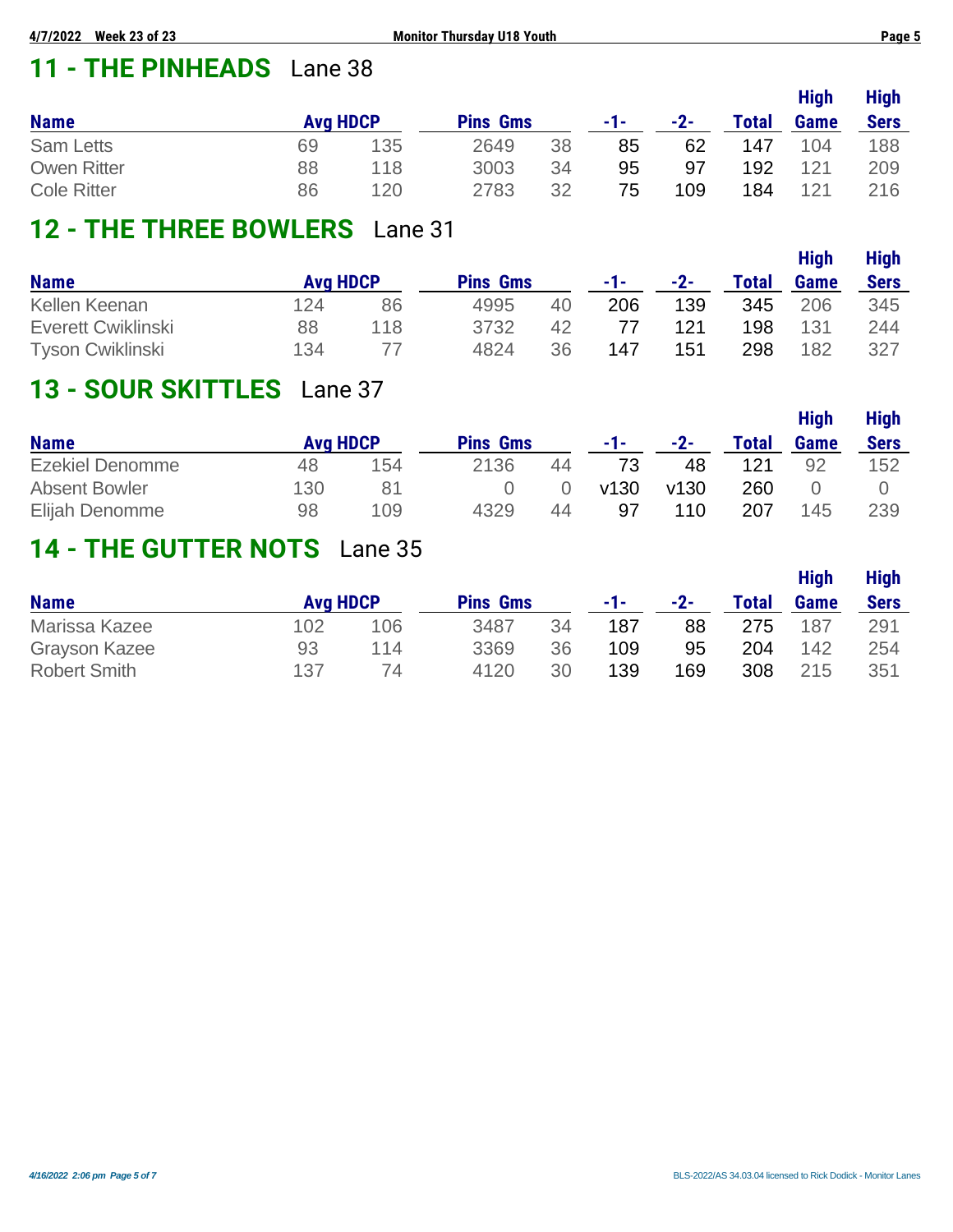### *This Week's Statistics*

|                                   | <b>Over All</b>         | <b>Boys</b>             | <b>Girls</b>            |
|-----------------------------------|-------------------------|-------------------------|-------------------------|
| How many people bowled            | 35                      | 32                      | 3                       |
| Number of games bowled            | 70                      | 64                      | 6                       |
| Actual average of week's scores   | 109.40                  | 106.20                  | 143.50                  |
| How many games above average      | 41                      | 37                      | 4                       |
| How many games below average      | 28                      | 26                      | $\overline{2}$          |
| Pins above/below average per game | 9.54                    | 8.20                    | 23.83                   |
| How many people raised average    | 22                      | 20                      | 2                       |
| by this amount                    | 1.13                    | 1.05                    | 1.96                    |
| How many people went down         | 13                      | 12                      | 1                       |
| by this amount                    | $-0.58$                 | $-0.61$                 | $-0.29$                 |
|                                   |                         |                         |                         |
| League average before bowling     | 100.29                  | 98.42                   | 120.29                  |
| League average after bowling      | 100.79                  | 98.84                   | 121.50                  |
| Change in league average          | 0.50                    | 0.43                    | 1.21                    |
| 800s                              |                         |                         |                         |
| 775s                              |                         |                         |                         |
| 750s                              |                         |                         |                         |
| 725s                              |                         |                         |                         |
| 700s                              |                         |                         |                         |
| 675s                              |                         |                         |                         |
| 650s                              |                         |                         |                         |
| 625s                              |                         |                         |                         |
| 600s                              |                         |                         |                         |
| 575s                              |                         |                         |                         |
| 550s                              |                         |                         |                         |
| 525s                              |                         |                         |                         |
| 500s                              |                         |                         |                         |
| 475s                              |                         |                         |                         |
| 450s                              |                         |                         |                         |
| 425s                              | 1                       |                         | 1                       |
| 400s                              |                         |                         |                         |
| below 400                         | 34                      | 32                      | $\overline{2}$          |
|                                   |                         |                         |                         |
| 300s                              |                         |                         |                         |
| 275s                              |                         |                         |                         |
| 250s                              |                         |                         |                         |
| 225s                              |                         |                         |                         |
| 200s                              | 3                       | 1                       | $\overline{\mathbf{c}}$ |
| 175s                              | 3                       | 2                       | 1                       |
| 150s                              | $\overline{\mathbf{4}}$ | $\overline{\mathbf{4}}$ |                         |
| 125s                              | 12                      | 12                      |                         |
| 100s                              | 10                      | 10                      |                         |
| below 100                         | 38                      | 35                      | 3                       |